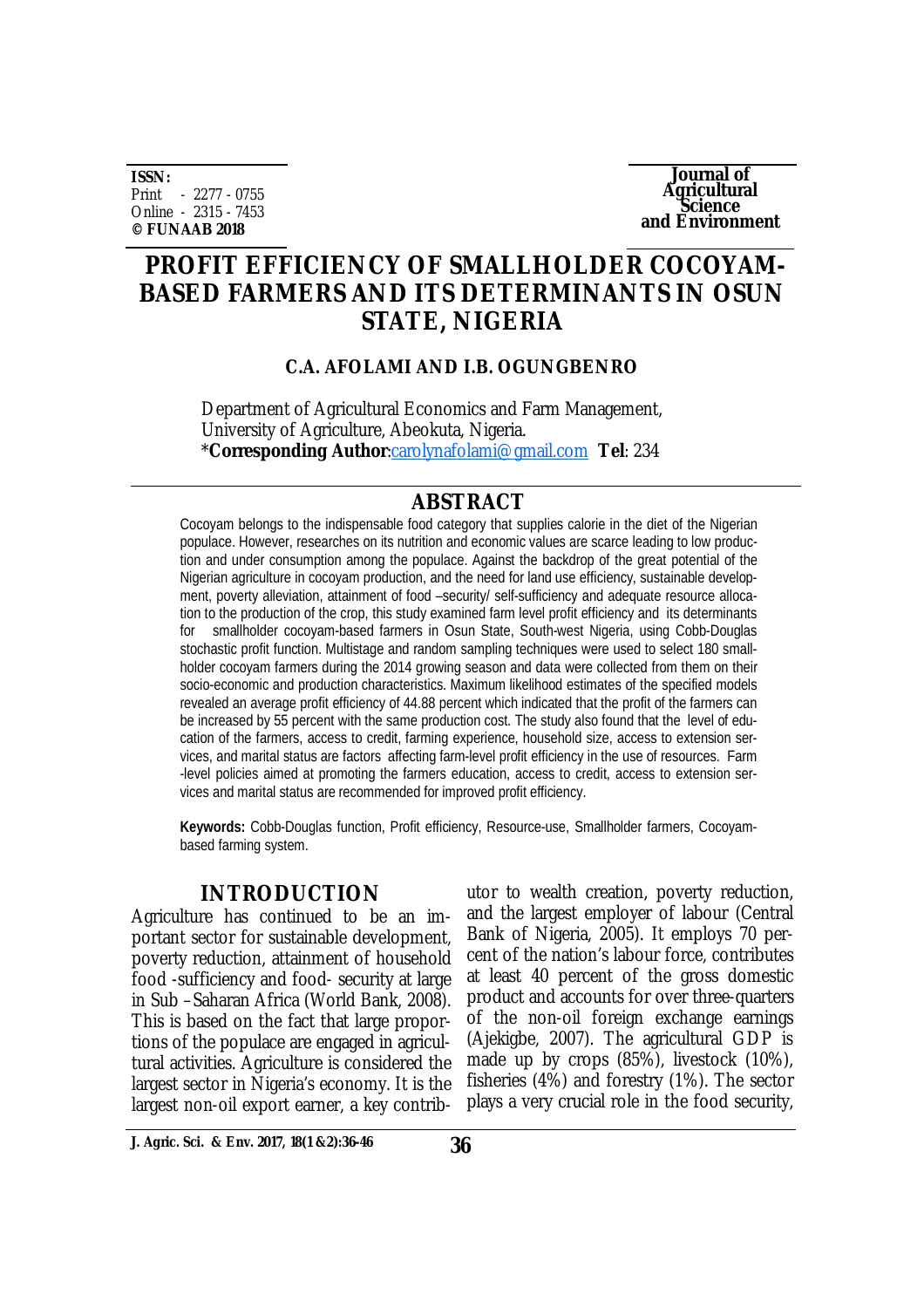poverty alleviation and human development chain in Nigeria (Aye and Oboh, 2006). The current increase in demand for staple food is mostly attributed to the rapid population growth. With the population of over 140 million (NPC, 2006), there is an overwhelming need to increase agricultural production in the country. Root and tuber crops are among the most indispensable group of staple foods in many tropical African countries and constitute the largest source of calories for the Nigeria population (Olaniyan *et al.,* 2001). Cassava (*Manihot esculenta*) is the most important of these crops in terms of total production, followed by yam (*Dioscorea* spp), cocoyam (*Colocasia spp* and *Xanthosoma spp*) and sweet potato (*Ipomoea batatas*) (Olaniyan *et. al*., 2001). Cocoyam is second to cassava in terms of production in Cameroon and first in Ghana (Knipscheer and Wilson, 2000; Echebiri, 2004). In terms of volume of production, Nigeria is the largest producer of cocoyam in the world, accounting for about 40% of the total production (Eze and Okorji, 2003). Cocoyam (*Xanthosoma sp., Colocasia sp*.) is an important staple cultivated in the southeastern and south western parts of Nigeria (Ojiako *et al.,* 2007). From 0.73 million metric tonnes in 1990, cocoyam production in Nigeria rose by 432.8% to 3.89 million metric tonnes in 2000 (Ojiako*, et al.,* 2007), and further rose by 30.3% to 5.068 million metric tonnes in 2007 (FAO, 2007). The main technology applied in cocoyam production, is the traditional cutlass and hoe technology which has been blamed for the low output levels of farmers.

A resource or input is said to be efficiently utilized when it is put to the best use possible and at minimum cost allowable (Wongnaa and Ofori, 2012). Following Farrell's (1957) work, there has been a prolifer-

ation of studies in the field of measuring efficiencies in all fields. But in the field of agriculture, the modelling and estimation of stochastic function, originally proposed by Aigner *et al.,* (1977) and Meeusen and van den Broeck (1977) has proved to be invaluable. A critical narrative of the frontier literature dealing with farm level efficiency in developing countries conducted by Battese (1992), Bravo-Ureta and Pinheiro (1993), Coelli (1995) and Thiam *et al.,* (2001) indicated that there are wide ranging theoretical issues that had to be dealt with in measuring efficiency in the context of frontiers and these included selection of functional forms and relevant approaches (parametric or nonparametric method).

This work draws largely from the following reviewed works. Pius and Inoni (2006) used Cobb-Douglas stochastic revenue function to estimate economic efficiency of yam farmers in south eastern Nigeria. An average economic efficiency of 41% was discovered. The study also showed that farmers' experience and access to credit are factors that significantly affect economic inefficiency of yam farmers.

Ogundari (2006) estimated Cobb-Douglas stochastic profit function for small -scale rice farmers in Nigeria. His results revealed that farm size, price of labour, fertilizer price, price of agrochemical and farm tools are production inputs that significantly affect farm level profit. An average economic efficiency of 0.601 was obtained for the study. Also, farmers' experience was identified as a major determinant of profit inefficiency.

Awoniyi and Bolarin (2007) studied production efficiency of upland and wetland yambased enterprises in Ekiti State, Nigeria. The study obtained an average economic efficien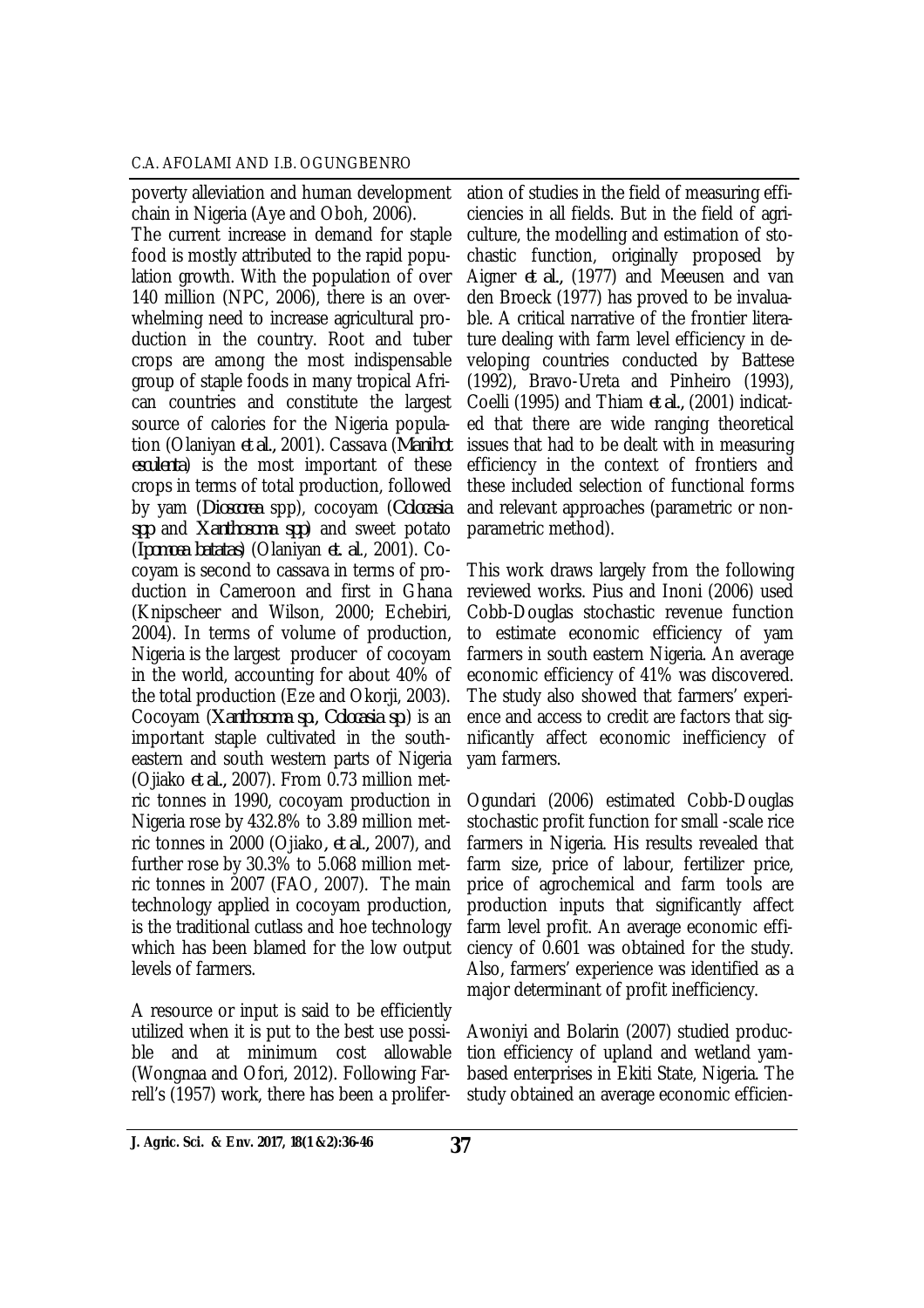cy of 0.80 for wetland farmers, while farm size and planting material were found to affect wetland farmers' profit. Ogundari and Ojo, (2007) estimated Cobb-Douglas stochastic cost function of small -scale food crop production in Ondo State. They found an average economic efficiency of 68.38%. In addition, the results revealed that year of schooling, and access to credit affected economic inefficiency of the farmers.

Nwachukwu *et al.* (2007) applied translog stochastic profit function to measure efficiency of Fadama t*elfairia* production in Imo State, Nigeria. The empirical results revealed that age, farming experience, farm size, membership of cooperative society and household size have significant parameter estimates thus their variables are determinants of economic efficiency of the farmers. An average economic efficiency of 0.57 was obtained for the sampled farmers.

Ogunniyi, (2008) used translog stochastic profit function to examine profit efficiency of cocoyam production in Osun State, western Nigeria. He used data collected from120 cocoyam farmers, and the result of the analysis revealed an average profit efficiency of 12%. The results further revealed that accessibility to credit, family size, farm size and mulching were significant determinants of profit efficiency of cocoyam farmers in the region.

Awoyinka, (2009) examined the effect of Presidential Initiatives on Cassava (PIC) on productivity of cassava and technical efficiency in Oyo State, Nigeria. A stratified random sampling technique was used to select 290 farmers under PIC (RTEP and ADP) and non-PIC farmers and primary data were collected from them and analyzed with stochastic frontier function model.

Farmers under PIC were found to be more technically efficient than non-PIC farmers, which confirmed that PIC programme positively enhanced cassava farmers' productivity and technical efficiency.

Oladeebo and Oluwaranti (2012) examined the profit efficiency in cassava production in South-western Nigeria. Their results showed that the mean level of profit efficiency was 79% which suggested that an estimated 21% loss in profit was due to a combination of both technical and allocative inefficiencies. The study further showed that household size and farm size were the major significant factors which positively influenced profit efficiency.

Empirical analysis of the profit efficiency among small-holder cocoyam farmers is imperative owing to the issue of food security, land use efficiency and resource allocation. This study therefore specifically investigated the profit efficiency of small-holder cocoyam farmers in Osun State, south-western Nigeria, using the normalized Cobb-Douglas stochastic profit function.

#### **Materials and Methods** *Study Area*

The study was conducted in Osun State, SW Nigeria. The state is one of the 36 states in Nigeria and comprises 30 Local Government Areas. Osun State is one of the six states constituting the south-western geo-political zone of Nigeria. The state lies between latitude 7°30´N of the equator and longitude 4° 30´E of the Greenwich meridian on a land area of about 9,251km². The state shares boundaries with Kwara State in the North, Oyo State in the West, Ogun State in the South, and Ondo and Ekiti States in the East. Census (2006) reports revealed that population of Osun State stood at about 4.14 million people consisting mainly of the Yoruba ethnic group. There are two distinct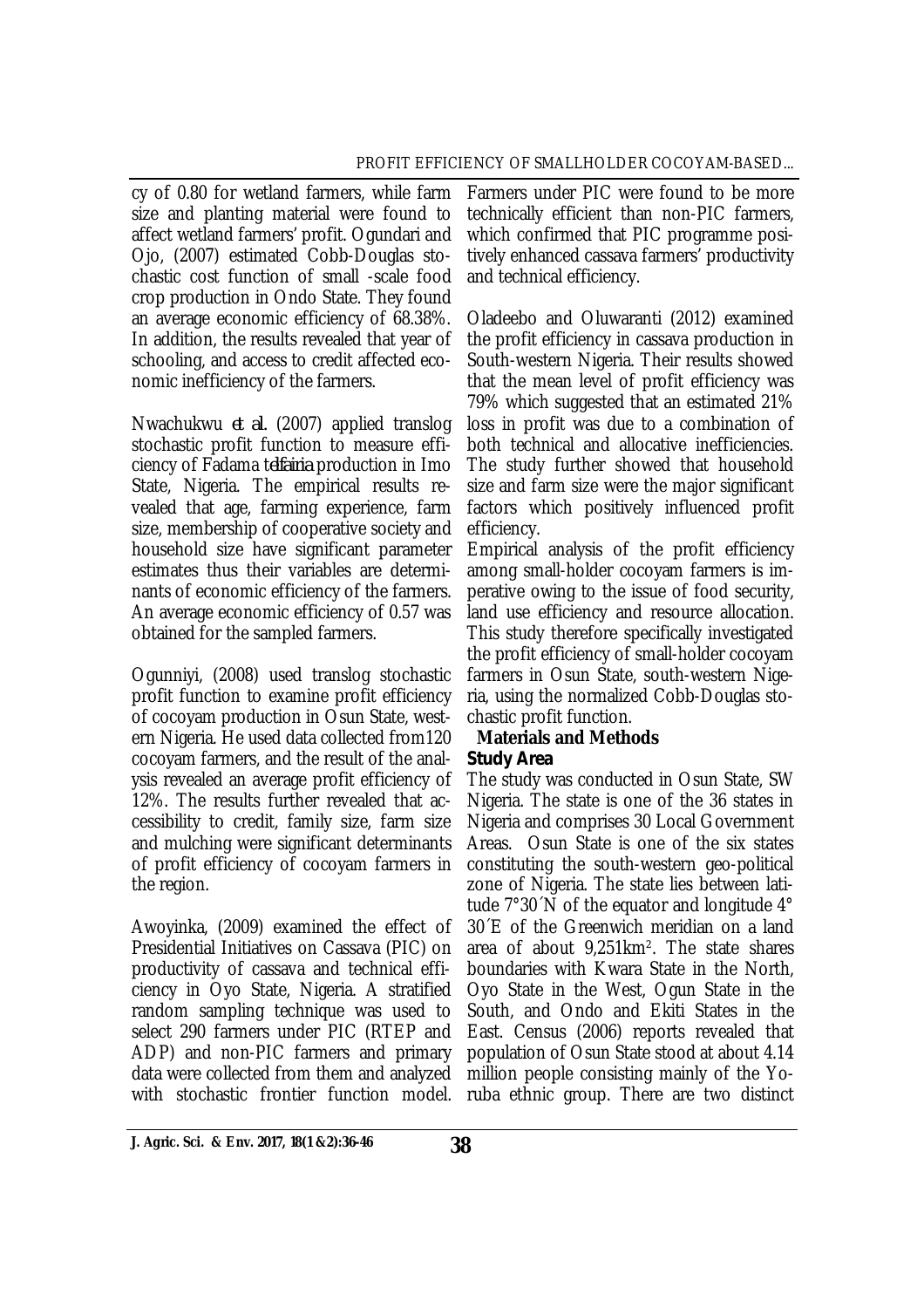geographical seasons in Osun State. These are the rainy season starting in late March and ending in October and the dry season from November to early March. The mean annual temperature varies between 21.1oC and 31.1oC. Annual rainfall ranges between 800mm in the derived savannah agro ecological zone to 1500mm in the rain forest zone (OSSADEP, 2004). Over 90 percent of the rural populace are involved in farming. The tropical climate in the area favours the growth of some varieties of annual crops, which include yam, cassava, cocoyam, maize, rice, cowpea, and perennial crops such as cocoa, kolanuts, plantain, and palm produce.

#### *Sampling Techniques and Sample Size*

Multistage and random sampling techniques were used to select 180 cocoyam farmers for the study. In stage one, three (3) ADP zones were purposefully selected for the study because cocoyam production was dominant in the areas. These ADP zones are Osogbo, Ife and Iwo. In stage two, two Local Government Areas were selected from each agricultural zone. The LGAs are Osogbo, Olorunda, Ife North, Ife South, Iwo and Isokan. In stage three, three (3) rural communities that are well known for cocoyam production were selected from each LGA making six communities from each agricultural zone. In stage four, a sample of 10 cocoyam farmers were randomly selected from each community and interviewed. Therefore, the sample was made up of 60 cocoyam farmers from each agricultural zone and a total of 180 cocoyam farm-

ers from the state.

#### *Data Collection*

A well-structured questionnaire was used to collect data for this study in 2014 cropping season. Data collected were on the socioeconomic characteristics of the farmers, cocoyam outputs for the season, amount of inputs used with their respective values. Data obtained were translated to standard units such as the total output measured in kilogram [kg], labour used in man-days, planting materials in kg, farm size in hectares, age of farmer in years, cost of labour in naira, cost of planting materials in naira and cost of farm tools in naira. Naira is Nigerian currency with  $\mathbb{N}160$  being the equivalent of a dollar.

## *Model Specification and Data Analysis Stochastic Profit Function*

The study analysed economic efficiency of farms derived from production frontier proposed by Farrell (1957). Economic or profit efficiency shows success of a given farm enterprise, as it indicates the ability of a farmer to obtain a maximum profit given a level of inputs and output prices including the level of fixed factors of production in the farm. From Farrell's analysis, a farm is economically efficient in resource use when it operates on the economic efficiency frontier. On the other hand, economic inefficient farmers operate below the efficiency frontier. The profit function model for the economic efficiency analysis is stated in the line with Nwachukwu and Onyenweaku (2007) as:

Proϐit efϐiciency function = ߨ = ƒ (ݍ݅, ܼ, ݁ݔ} v݅− ui } ) ----------- --------------------(1) Normalized Profit efficiency function=  $\pi^* = \pi / P_v = f(q_i^*, Z, exp \{V_i - U_i\})$ Where:  $q_i$  = vector of variable inputs

 $Z =$  vector of fixed inputs

 $exp \{V_i - U_i\}$  = exponent of composite error term

**<sup>39</sup> J. Agric. Sci. & Env. 2017, 18(1 &2):36-46**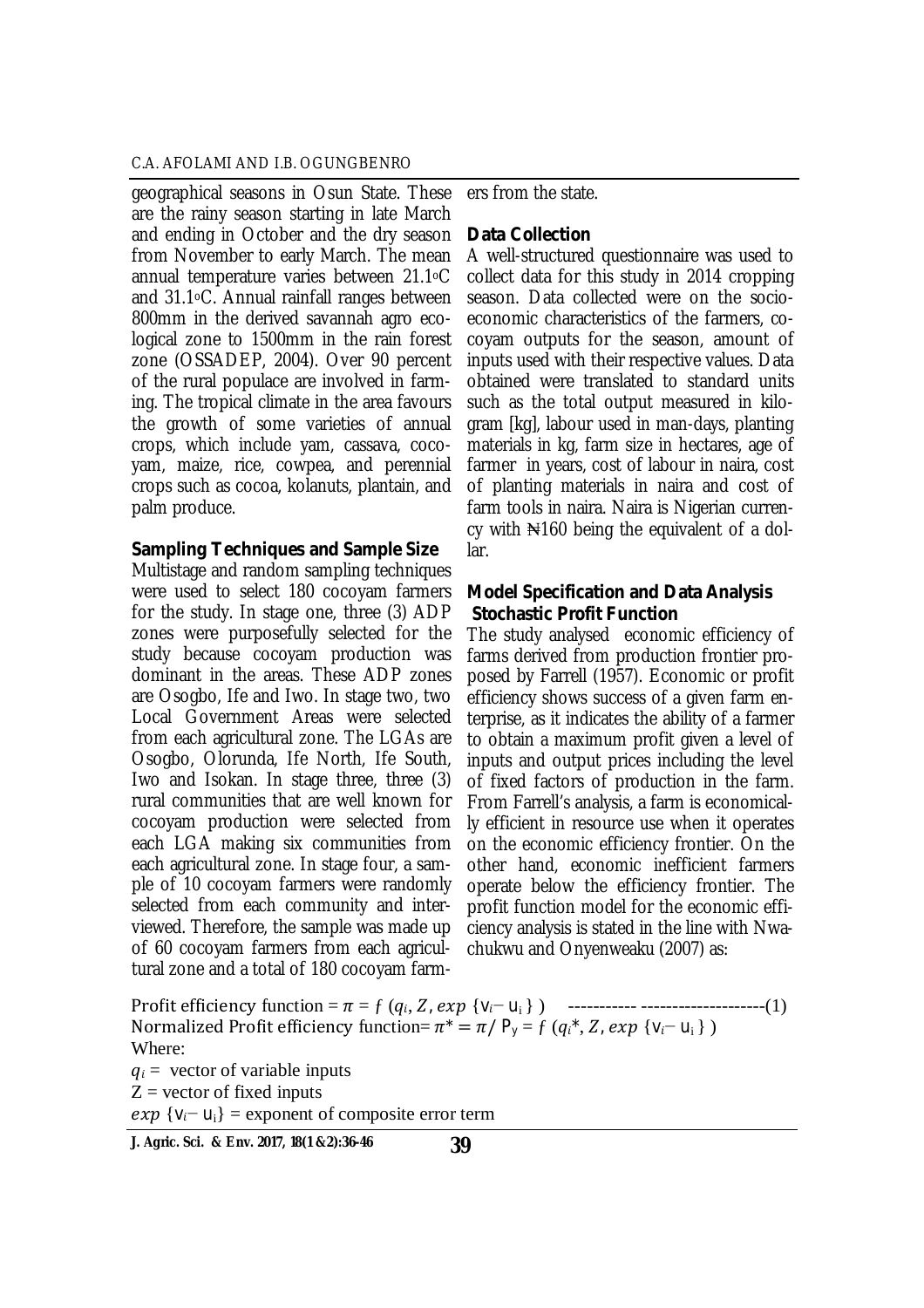$\pi^*$  = normalized profit of i<sup>th</sup> farmer

 $P_v =$  output price

 $q_i^*$  = normalized vector of variable inputs

The stochastic error term consists of two independent elements "v" and "u". The "v" component accounts for random errors in profit attributed to factors outside the farmer's control. The other element " u" is a one-sided component,  $u \leq 0$  which reflects economic inefficiency as it relates to the frontier. When  $u = 0$ , it implies that farm profit lies on the efficiency frontier (i.e. 100% profit efficiency) and when  $u <$ 0, it implies that the farm profit lies below the efficiency frontier thus being inefficient. Both v and u are assumed to be independently and normally distributed with zero means and constant variances  $\sigma_{\rm v}$ <sup>2</sup> and  $\sigma_{\sf u}$ 2 respectively. Aigner, Lovell and Schmidt (1977) suggested that the maximum likelihood estimates of the parameters of the

model be obtained in terms of parameterization,  $\sigma^2 = \sigma_v^2 + \sigma_u^2$  and  $\Lambda = \sigma_u / \sigma_v$  where  $\Lambda$  is the ratio of the standard deviation of N(0,  $\sigma_{\sf u^2}$  ) distribution involved in specifying the distribution of the non-negative ui's to the standard deviation of the symmetric errors, vi's. Battese and Cora (1977) considered the parameter g =  $\sigma_u^2$ / ( $\sigma_v^2$ <sub>+ $\sigma_v^2$ ) which is equiva-</sub> lent to  $\gamma = \sigma_u^2 / \sigma^2$ , to be bounded between 0 and 1.

Thus economic efficiency index (EE) of an individual farmer is derived in terms of the ratio of the observed profit efficiency of the ith farmer to the corresponding frontier profit efficiency given the price of outputs, the price of the variable inputs and the level of fixed factors of production of the farmers.

 $EE =$  (observed farm profit of the ith farmer) /( frontier farm profit of the ith farmer)

$$
EE = f (q_i; Z) \exp (v_i - u_i) / f (q_i; Z) \exp (v_i) = exp (-u_i)
$$
 (2)

was estimated in order to evaluate the economic efficiency of the cocoyam farmers. The choice of the model was based on the assumption of relatively constant elasticity of substitution among factors of production. This is based on the fact that the size of land available to smallholder cocoyam farmers are small and relatively constant

A stochastic Cobb-Douglas profit function over time. Hence factor shares are assumed to remain relatively unchanged irrespective of changes in factor prices.

> Following Udoh, (2005) and Udoh and Sunday, (2007), a log-linear functional model of the stochastic frontier profit function was specified as :

$$
L n \pi * = a_0 + a_1 L n q_1 * + a_2 L n q_2 * + a_3 L n q_3 * + a_4 L n q_4 * + a_5 L n q_5 + v_i - u_i
$$
  
.... .......(3)

Where:  $\pi_i$  = normalized profit of *i* th farm

 $q_1$ \*= normalized average price of cocoyam setts (N/kg)

**40 J. Agric. Sci. & Env. 2017, 18(1 &2):36-46**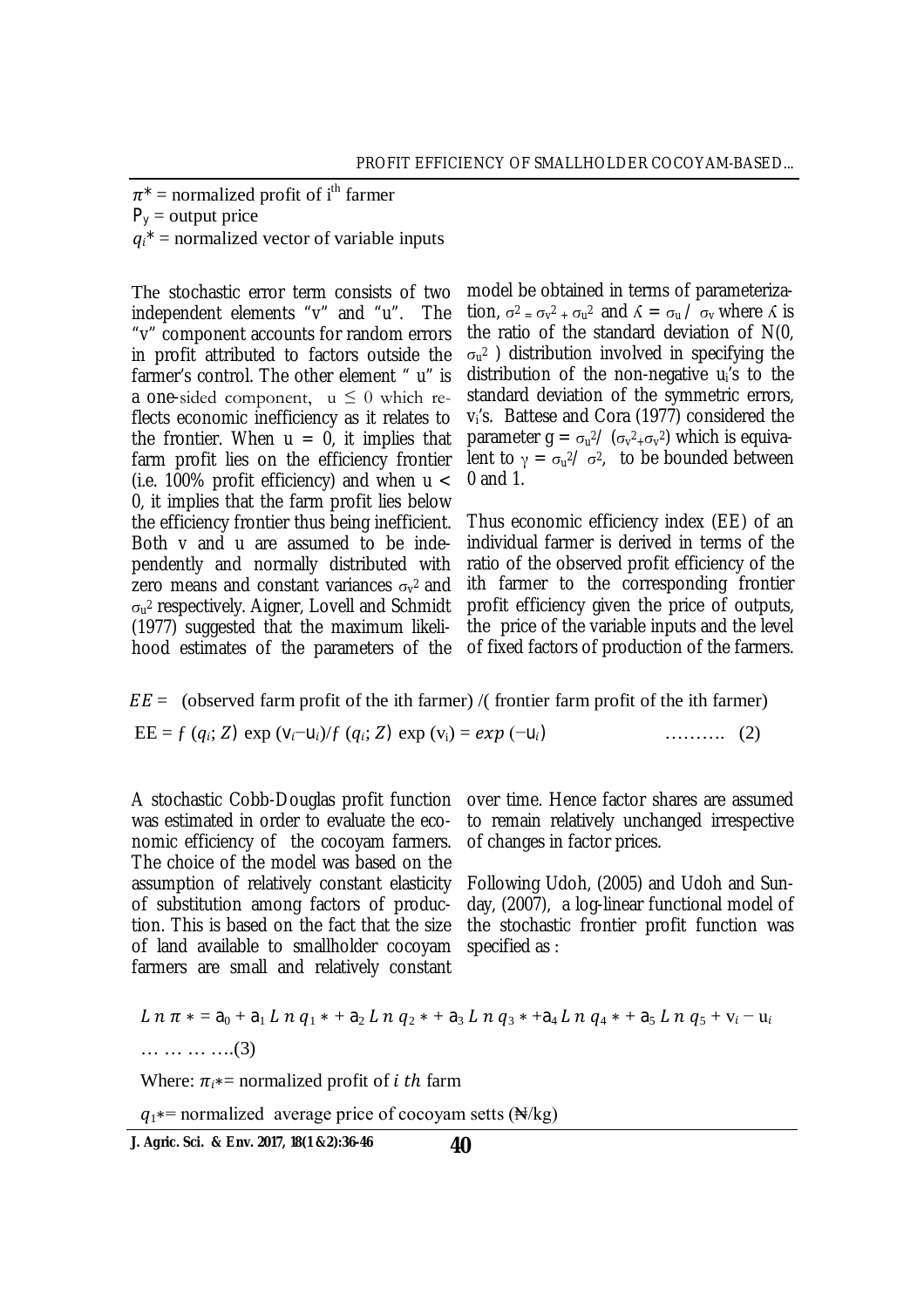$q_2$  = normalized average price of fertilizer ( $\mathbb{N}/\mathbb{k}$ g)  $q_{3*}$  = normalized average price of labour (N/manday)  $q_{4}$  = normalized average price of manure (N/ kg)  $q_5$  = farm size (ha) v<sup>i</sup> and u<sup>i</sup> are as earlier defined.

It is to be noted that output price  $(P_v)$  was used to normalize variables of  $\pi$ ,  $q_1$ ,  $q_2$ ,  $q_3$  and q4 which are valuesin the model.

The economic efficiency model, m<sup>i</sup> of small- holder cocoyam farmers was specified as:  $m_i = d_0 + d_1 AGE + d_2 GEN + d_{-3} EDU + d_4 CRED + d_5 EXP + d_6 HHS + d_7 EXTE + d_8$  $MSTAT + d_9 COOP + e_i$ …….(4)

Where:  $m_i$  = efficiency index of the  $i^{th}$  farmer

 $AGE = farmer's age (year)$ 

 $GEN = farmer's sex (1 for male and 0 for female)$ 

 $EDU = level of education (years)$ 

 $CRED = credit accessibility (1 for access and 0 for lack of access)$ 

 $EXP = farming experience (years)$ 

 $H$ HS = household size (number)

 $EXT$  = extension agents visit (Dummy variable, "1" for contact and "0" if no contact) MSTAT =marital status (Dummy variable, "1" for married and "0" if otherwise) COOP= membership of cooperative society (Dummy variable equals1 for membership and 0, if otherwise)

 $d_i$ 's are model parameters to be estimated,  $i=1, 2, \ldots, 9$ 

 $e_i$  = stochastic random errors assumed to be normally distributed with mean zero and a constant variance.

## **RESULTS AND DISCUSSION**

Maximum likelihood estimates of the specified Cobb- Douglas stochastic profit function, (equation 3) is presented in Table I. The results revealed a sigma- square coefficient of 0.1749 that is statistically significant at 1% level. This indicates a good fit and correctness of the specified distribution assumption of the composite error term for the model. The variance ratio (g) is 0.9934 and its significant at 1% level. This means that about 99.34% of disturbance in the system is due to economic inefficiency. The value of the generalized likelihood ratio

(LR) is 47.197 and it is highly significant. This confirms the presence of one sided error term in the specified model (Udoh *et al.,* 2001). This further validates the appropriateness of the specified stochastic model and the choice of maximum likelihood estimation technique..Coefficients of the variables in the estimated profit function exhibited expected negative signs for the prices of the inputs except the price of cocoyam sett. The results corroborate the findings of the previous works on similar issues but on other crops done by Ogundari (2006); Nwachukwu *et al.,* (2007); Akpan *et al.,* (2012) and Olad-

**<sup>41</sup> J. Agric. Sci. & Env. 2017, 18(1 &2):36-46**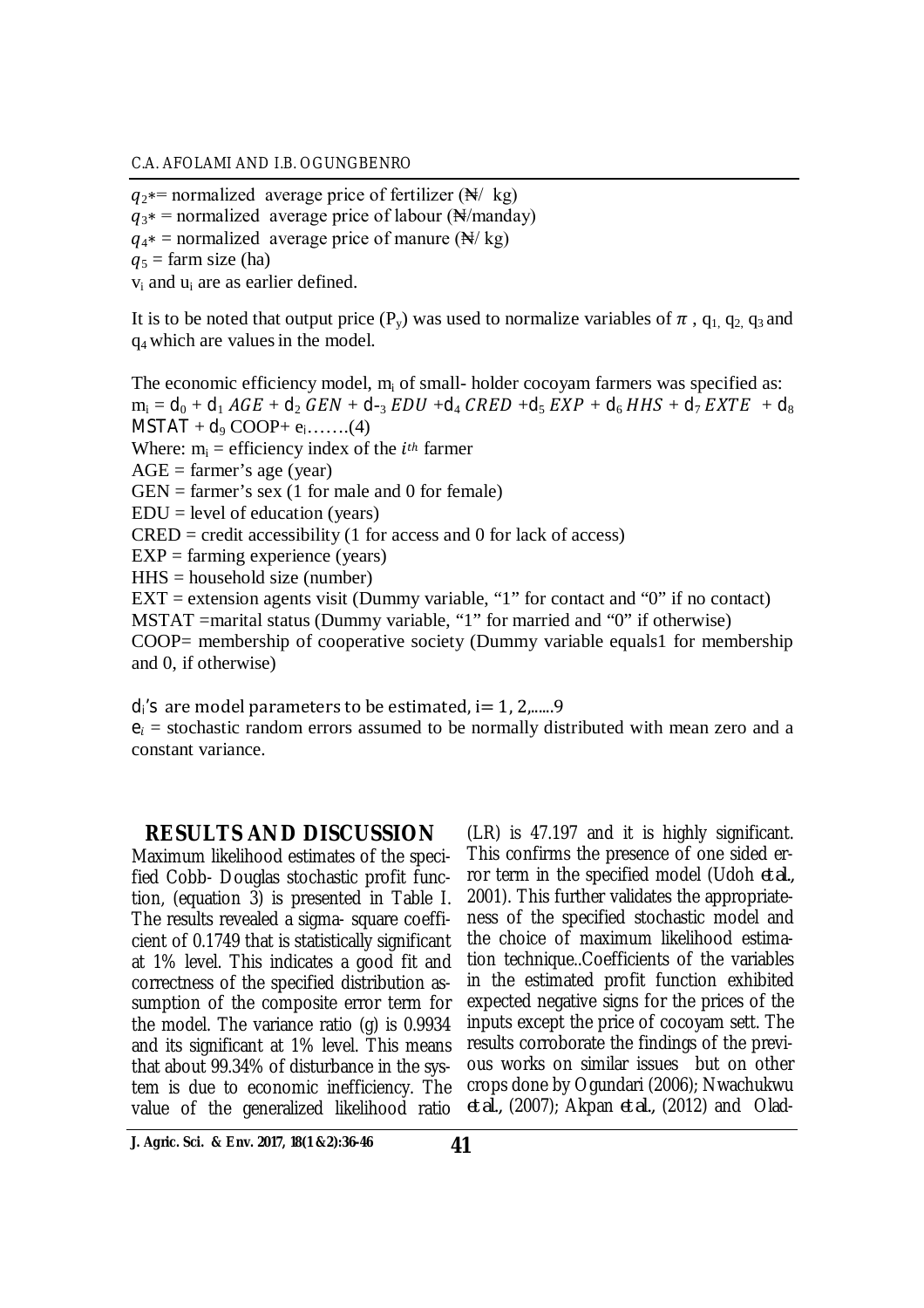of Nigeria. The estimated profit function revealed that the price of fertilizer, wage rate, price of manure and farm size significantly influence the farm level profit of small-holder cocoyam farmers in the study area. The coefficients of price of fertilizer (- 0.3915), wage rate (-0.2456) and price of values which corroborate their inverse rela-

eebo and Oluwaranti, (2012) in other parts tionship with farm profit. A ten percent inmanure (-0.6816) had negative significant farm size will also increase farm-level profit crease in these factor prices will bring about a marginal decrease in farm profit by 3.91, 6.82 and 2.45 percent respectively. The slope coefficient of farm size of value 0.581 shows that the variable- farm size, has a positive significant relationship with the farm profit. This implies that one percent increase in by 0.581 percent.

| <b>Variable</b>     | <b>Parameter</b>            | <b>Coefficient</b> | <b>T-value</b> |
|---------------------|-----------------------------|--------------------|----------------|
|                     |                             |                    |                |
| Constant            | a <sub>0</sub>              | $9.3460**$         | 17.4480        |
| Price of cocoyam    |                             |                    |                |
| setts               | a <sub>1</sub>              | 0.3509             | 1.5628         |
| Price of fertilizer | a <sub>2</sub>              | $-0.3915**$        | $-3.9358$      |
| Price of labour     | a <sub>3</sub>              | $-0.2456**$        | $-10.4132$     |
| Price of manure     | a <sub>4</sub>              | $-0.6816*$         | $-1.9680$      |
| Farm size           | a <sub>5</sub>              | $0.5814**$         | 9.22401        |
| Diagnostic statis-  |                             |                    |                |
| tics                |                             |                    |                |
|                     | $\sigma^2 = \sigma_v^2$ +   |                    |                |
| Sigma Square        | $\sigma_{\rm u}{}^2$        | $0.1749**$         | 7.9852         |
| Gamma               | $q = \sigma_u^2 / \sigma^2$ | $0.9934**$         | 125.1104       |
| Log-likelihood      | -191.33881                  |                    |                |
| <b>LR Test</b>      | 47.1974                     |                    |                |

**Table 1: MLE of Cobb-Douglas Stochastic Profit Function of Small holder Cocoyam-based Farmers.** 

Asterisk \* and \*\* represent 10% and 1% significance levels respectively. **Computer Analysis of Field Survey Data, 2014**

## *Efficiency Model*

The estimated coefficients of efficiency model are presented in Table 2. The results revealed that the estimated slope coefficients of the level of farmer's education ( 0.731), access to credit (0.1115) farming experience (0.5634), household size (0.3421), contact with extension agents (6890) and marital status (0.0104) are posi-

tive and statistically significant.. This means that, these variables are positive determinants of economic or profit efficiency of the small-holder cocoyam farmers in Osun State. The implication is that, increases in these variables aforementioned will result in increase in profit efficiency of small holder cocoyam famers. Ogundari (2007) obtained similar results for farming experience,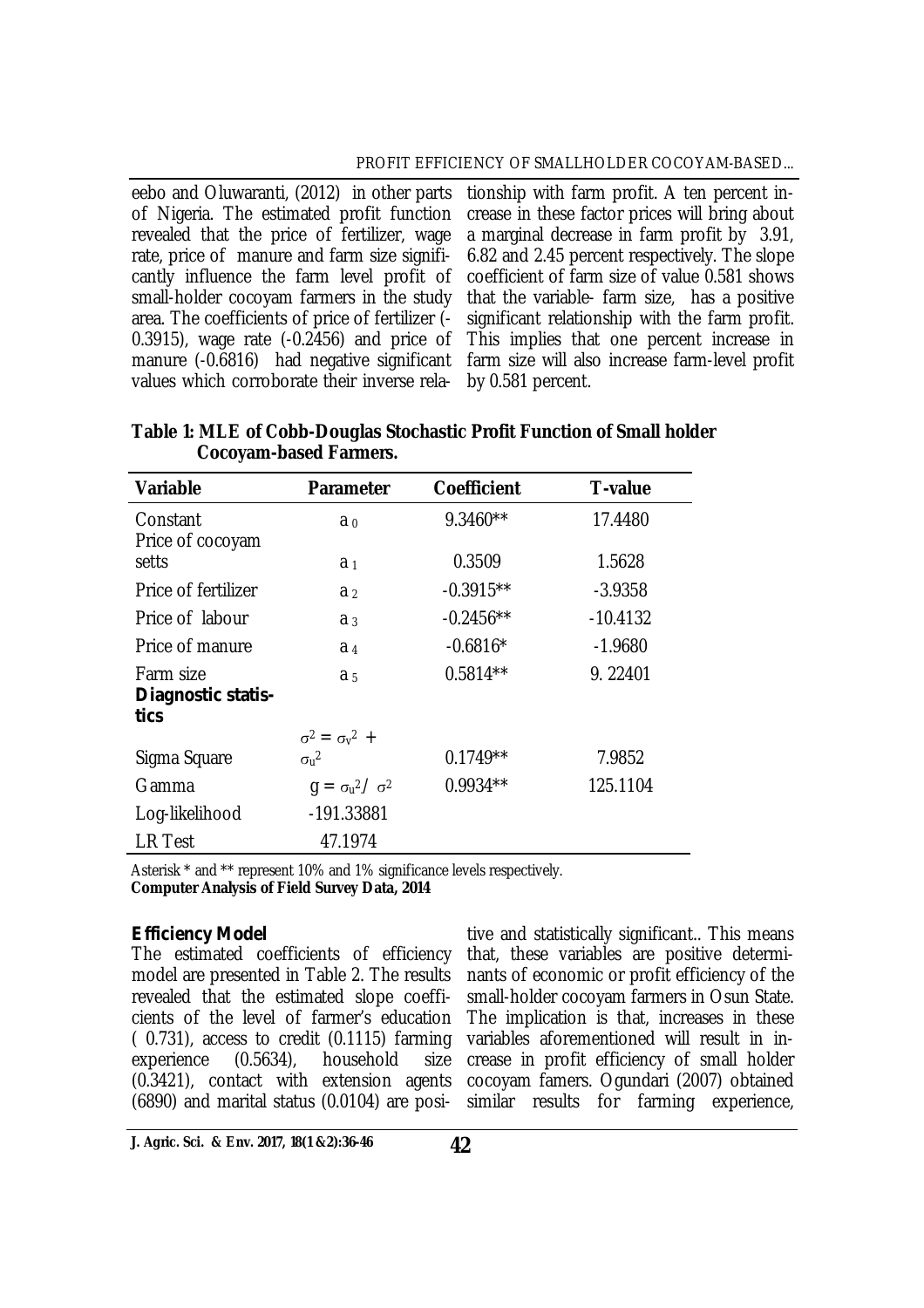Ogundari and Ojo (2007) for education, Nwachukwu et al (2007), for farming experience. The parameter of age though positive was not statistically significant, the positive sign however corroborates the fact that profit efficiency increases with the farmers' age. The estimated coefficients for gender (- 0.0191) and membership of cooperative society (0.0123) were not statistically signifi-

cant. The implication of the negative coefficient for gender is that women had higher profit efficiency than their men counterpart. The results buttress the fact that cocoyam farms are better managed by women. The coefficient of membership of cooperative society ( 0.0123) had the expected *a priori* positive sign but was not statistically significant..

| <b>Variable</b>           | <b>Parameter</b> | <b>Coefficient</b> | <b>T-value</b> |
|---------------------------|------------------|--------------------|----------------|
| Constant                  | $\delta_0$       | $3.1341***$        | 10.8042        |
| Age                       | $\delta_1$       | 0.03634            | 1.5628         |
| Gender                    | $\delta$ 2       | $-0.0191$          | $-1.3258$      |
| Education                 | $\delta_3$       | $0.7310***$        | 2.7132         |
| Access to credit          | $\delta_4$       | $0.1115*$          | 1.8124         |
| <b>Farming Experience</b> | $\delta$ 5       | $0.5634***$        | 2.9901         |
| Household size            | $\delta$ 6       | $0.3421**$         | 2.2024         |
| <b>Extension contact</b>  | $\delta$ 7       | $0.6890**$         | 1.9823         |
| Marital status            | $\delta_8$       | $0.0104*$          | 1.7634         |
| Membership of Cooperative |                  |                    |                |
| society                   | $\delta$ 9       | 0.0123             | 0.9235         |

## **Table 2: Efficiency Model of Small holder Cocoyam-based Farmers**

Asterisk \*, \*\* and \*\*\* represent 10%, 5% and 1% significance levels respectively. **Source: Field Survey Data analysis, 2014**

## *Profit Efficiency Distribution*

The distribution of respondents by efficiency class interval is presented in Table 3. The results revealed that the profit efficiency indices of the small -holder cocoyam farmers varied widely with a minimum of 0.0126, maximum of 0.9538 and an average value of 0.4488. The extent of variation in profit efficiency among the cocoyam farmers shows that a significant amount of cocoyam is not produced by the farmers because of economic inefficiency in the use of some specified farm resources. The least profit efficient small-holder cocoyam farmer

needs an efficiency gain of 98.87% [i.e.,  ${1.00 - (0.0126/0.9538)}$  x100 percent] in the use of specified farm resources if such farmer is to attain the profit efficiency of the best farmer in the region. Likewise, for an average efficient farmer, he will need an efficiency gain of 52.29% [i.e. {1.00 – (0.4488/0.9538)}x100 percent] to attain the level of the most efficient farmer. Also, the most profit efficient farmer in the study area needs about 4.62% [i.e (1.0- 0.9538)x100 percent ] gain in economic efficiency to be on the profit frontier .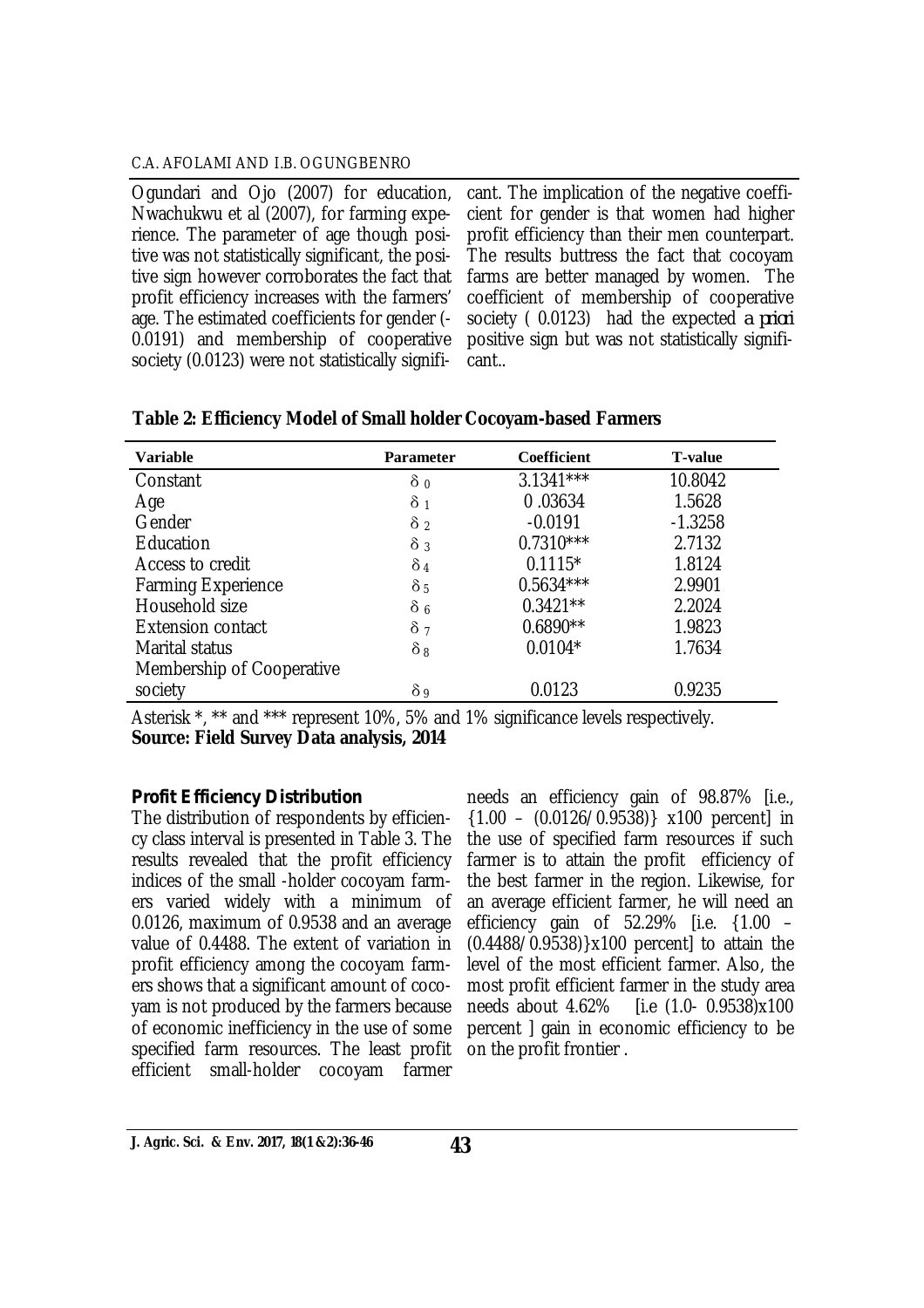## **CONCLUSION**

The study estimated profit efficiency and its determinants among smallholder cocoyambased farmers in Osun State, south western region of Nigeria. Maximum likelihood estimates of the specified Cobb- Douglas profit function and economic efficiency model revealed that the individual farmer's efficiency varied between 0.0126 and 0.9538 with an average of 0.4488. The results revealed that farmers' profit efficiency deviated from the efficiency frontier. Therefore, the small holder cocoyam farmers' profit efficiency can be increased by 55.12 percent using the best technology available to them. Significant factors affecting profit efficiency of small-holder cocoyam farmers in the south-west region were farmer's education, farming experience, marital status, household size and contact with extension services.

The findings call for relevant farm-level policies aimed at promoting rural education through effective extension delivery program. This could be achieved by promoting adult education and extension services in the rural areas where the small-holder cocoyam farmers operate. The policy, if well implemented might increase agricultural innovation adoption among farmers in the state in particular and in Nigeria in general.. The long term benefit of such policy might be improved farm level profit which would encourage favourable resource allocation to cocoyam production and consequently better productivity, output, food security and poverty alleviation among the faming populace.

## **REFERENCES**

**Aigner D.J., Lovell C.A.K., Schmidt P. 1977. "**Formulation and estimation of stochastic frontier production function models." *Journal of Econometrics,* 6: 21-37**.**

**Akpan, S. B., Patrick, I. V., Udoka, S. J.**  2012 "Stochastic Profit Efficiency of Homestead based Cassava Farmers in Southern Nigeria", Asian Journal of Agriculture and Rural Development, Vol. 2, No. 3, pp. 498 - 505.

**Ajekigbe, J. M.** 2007**.** *Financial Intermediation for Unlocking Potentials in Nigeria.* Power Point Presentation. First Bank of Nigeria.

**Awoniyi, O. A., Bolarin T. O.** 2007**.** "Production Efficiency in Yam based enterprise in Ekiti State, Nigeria", *Journal of Central European Agriculture,* Vol. 4, pp. 626 – 635.

**Awoyinka, Y. A.** 2009**.** "Effect of Presidential Initiatives on Cassava Production Efficiency in Oyo State –Nigeria", *Ozean Journal of Applied Sciences*, Vol. 2(2), pp. 185-193.

**Aye, G.C., Oboh, V.U.** 2006**.** "Resource Use Efficiency in Rice Production in Benue State, Nigeria: Implications for Food Security and Poverty Alleviation." In: S.O. Adepoju and P.B. Okuneye (Eds.). Technology and Agricultural Development in Nigeria. Proceedings of 20th Annual National Conference of Farm Management Association of Nigeria, FRIN, Jos, Nigeria. Pp.11- 16.

**Battese, G.E. 1992.** Frontier production functions and technical efficiency: A survey of empirical applications in agricultural economics. Agric. Economics. 7: 185-208.

**Battese, G.E., G.S. Corra 1977**.Estimation of a Production Frontier Model: With Application to the Pastoral Zone of Eastern Australia. Australia Journal of Agricultural Economics,21: 169-179.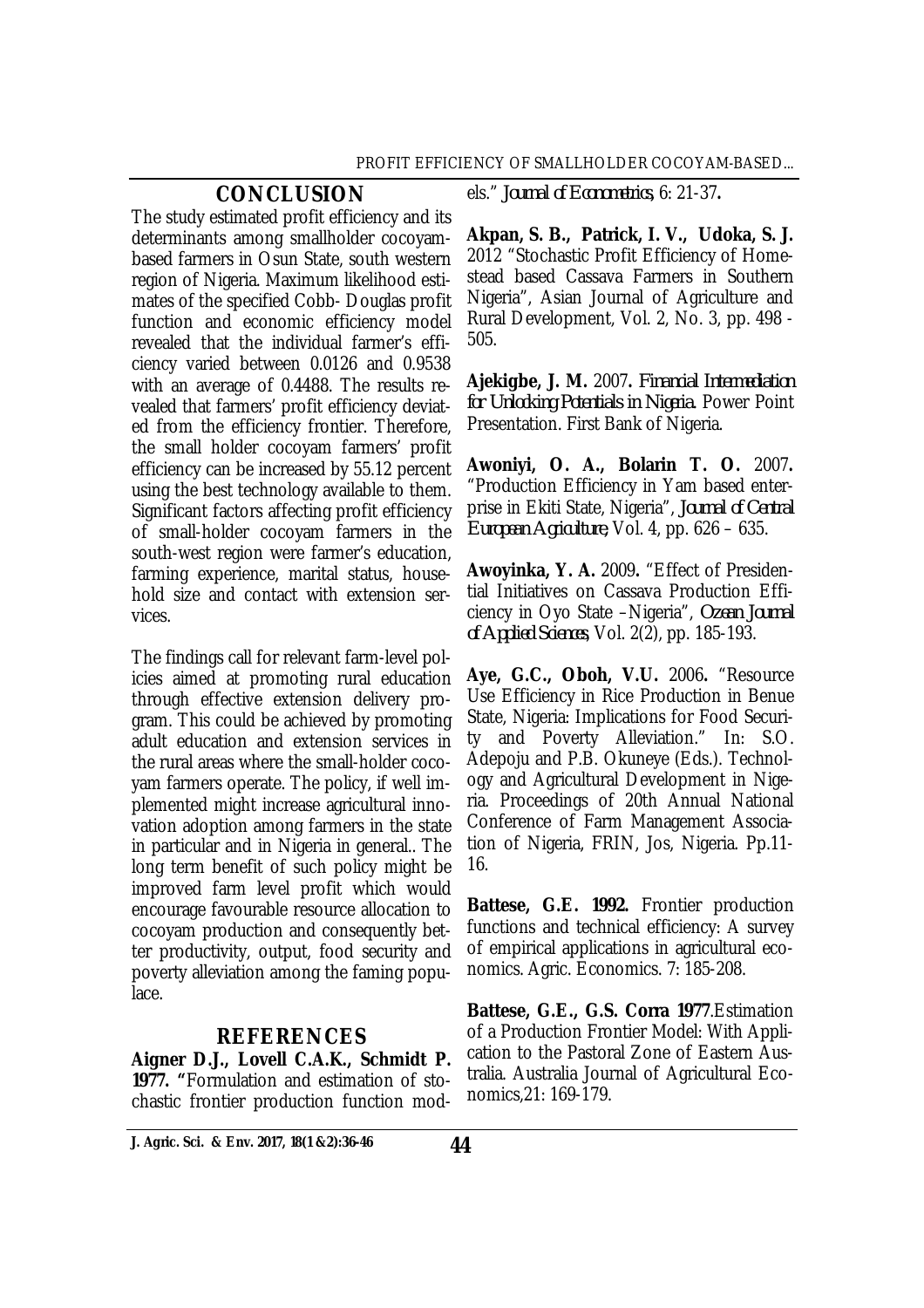**Bravo-Ureta, B.E., Pinheiro, A.E.** 1993**. "**Efficiency analysis of developing country agriculture: A review of the frontier function literature." *Agriculture and Resource Economics Review*. 22: 88-101.

**Bravo-Ureta, B. E., Pinheiro, E. A. 1997.** Technical, Economic and Allocative Efficiency in Peasant Farming: Evidence from the Dominican Republic. *The Developing Economics.* 35 (1): 48-67.

**Coelli, T. J. 1994.** A Guide to FRONTIER version 4.1c: A Computer programme for Stochastic Frontier production and Cost Function Estimation": Working paper 96/07, Centre for Efficiency and Productivity Analysis Dept. of Econometrics, University of New England, Armidale,Australia.

**Echebiri, R. N`. 2004.** "Socio-Economic factors and resource allocation in cocoyam production in Abia State, Nigeria: A case study." *Journal of Sustainable Tropical Agricultural Research.* 9: 69-73.

**Eze, C.**C., **Okorji, E.C.** 2003. Cocoyam production by women farmers under improved and local technologies in Imo State, Nigeria. African Journal of Science 5(1):113 -116.

**FAO (2007).**FAOSTAT, Statistics Division of the Food and Agriculture Organization.

**Farrell, M. J.** 1957**.** The measurement of productivity efficiency. *Journal of Royal Statistical Society Series*. 120:253-290.

**Knipscheer, A., Wilson, U.** 2000. Importance of cocoyam production in Nigeria. Proceedings of a National workshop on cocoyam, Umudike Nigeria.

**Meeusen, W., Van den Broeck** 1977**.** "Efficiency estimates from Cobb-Douglas production function with composed errors." *International Economics Review.* 18 (2): 435 – 444.

**National Population Commission (NPC)**  2006**.** National Population and Housing census statistics in Nigeria.

**Nwachukwu, T. N., Onyenweaku, C.**  2007**.** "Economic of Fadama Telfairia production in Imo State Nigeria. A translog profit function Approach", Munich personal RePEc Archive (MPRA). Paper No. 123469.

**Ogundari, K., Ojo, S. O.** 2007**.** "Economic efficiency of small scale food crop production in Nigeria: A stochastic frontier Approach", *Journal of Social Science,* Vol. 14, pp. 123 – 130.

**Ogundari, K.** 2006**.** "Determinants of profit efficiency among small scale rice farmers in Nigeria", Paper presented at the International Association of Agricultural Economists conference, Gold Coast, Australia.

**Ogunniyi, L. T.** 2008**.** "Profit efficiency among cocoyam producers in Osun State, Nigeria." *International Journal of Agricultural Economics and Rural Development,* Vol. 1, pp. 38  $-46.$ 

**Ojiako, I.A, Asumugha, G.N. Ezedinma, C., N.E. Uzokwe** 2007. Analysis of Production Trends in the Major Root and Tuber Crops in Nigeria , 1961-2005. Res in Crops 8 (2):371-380.

**Okeke, J. E.** 1989**.** "Cassava production in Nigeria, Food Crops production, utilization and nutrition", Proceedings of a course held at University of Nigeria, Nsuka.